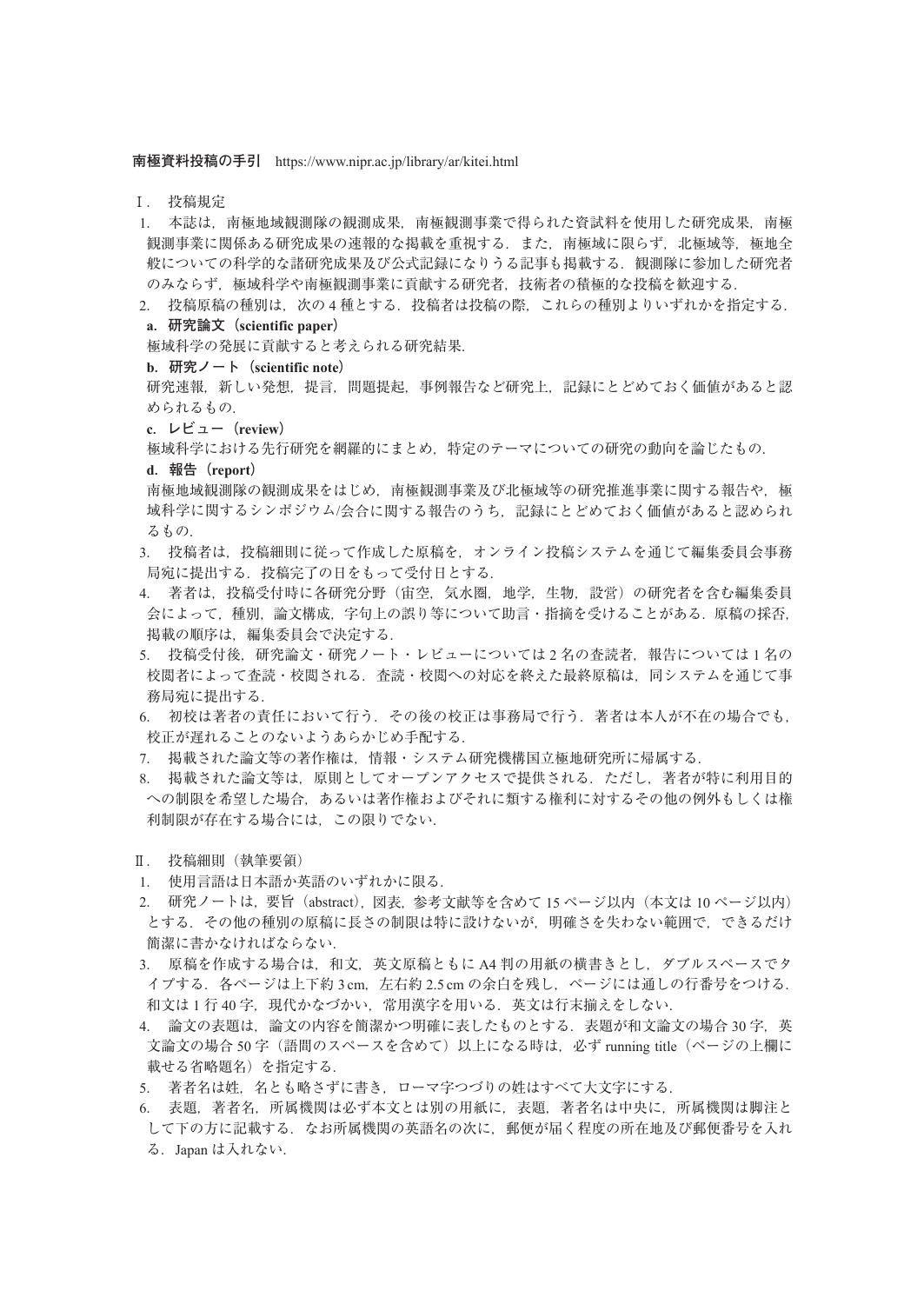- 7. 要旨(abstract)の長さは原則として英文 200 語以内,和文 400 字以内とする.和文論文には和文 要旨及び英文 abstract, 英文論文には英文 abstract を付ける.
- 8. 和文論文,英文論文,どちらにも適切なキーワードを 1 つ以上付ける.
- 9. 本文は特に短いものを除き、いくつかの章に分ける. 見出しに 1., 2. のように番号を付ける. 長 い章はさらにいくつかの節に分け,その見出しには 1.1., 1.2. のように番号を付ける.
- 10. 数字はアラビア数字を用いる.単位は原則として国際単位系 SI units(Systèm International d'Unités) に従う.
- 11. 数式の書体は以下の例に従う. 独立した数式は1行につき本文の2,3 行分のスペースをとって書 くこと. 数式のあとには原則としてコンマ.ピリオドを付ける. 数式を本文中に引用する場合は,式 (1)(和文),eq.(1)(英文)とする.

$$
\text{tr}\left[\mathcal{F}_\text{in}\right]
$$

$$
\cos \xi = \tan \alpha + \frac{u}{f} s^2 \alpha. \tag{1}
$$

$$
f \equiv w + u \tan \alpha w_d. \tag{2}
$$

- 12. 南極地名は,以下の表記に従う.
	- 1) Gazetteer of eastern Dronning Maud Land, Antarctica, comp. by K. Moriwaki. 1st ed. Tokyo, Natl. Inst. Polar Res., 225 p., 2000 (with errata 2002)
	- 2) Composite Gazetteer of Antarctica, hosted by the Australian Antarctic Data Centre. https://data.aad.gov.au/aadc/gaz/scar/
- 13. 表は必ず別ファイルで準備し,ページ1枚につき1表とし,ページの大きさは原則として本文と同 じ大きさ(A4判)とする. 上下 3 cm, 左右 2.5 cm 以上の余白をとる. ページの右下に通し番号 (表 1, 表 2; Table 1, Table 2 等)を付け,著者名を記す. 和文論文の場合は和文キャプション及び英文キャ プション,英文論文の場合は英文キャプションを付け,「表のキャプション(Table captions)」として 別ファイルにまとめる.
- 14. 図には必ずキャプションを付ける.和文論文の場合は和文及び英文を併記し,英文論文の場合は 英文で書き,「図のキャプション(Figure captions)」として別ファイルにまとめる. 図には写真も含 めて通し番号 (図 1, 図 2; Fig. 1, Fig. 2 等) を付ける. 図右下に図番号と著者名を記す. 写真は図 に準じて取り扱う.
- 15. 図(写真を含む)の縮尺に関して希望のある場合は,あらかじめ指定する.ただし決定は編集委 員会が行う.
- 16. 表,図(写真を含む)を本文中に引用する場合は,表 1,Table 2,図 3,Fig. 4 等とし,挿入場所 を本文原稿中に右揃えで指定する.
- 17. 脚注はなるべく使用しない. やむをえず使用する場合は、\*印 (asterisk) を付け、本文中そのす ぐ下に横線ではさんで記入し,赤字で「脚注」と記入する.
- 18. 文献は本文の最後に,単著または 2 人の著者の場合は以下のように著者のアルファベット順に並 べる.同著者及び 3 人以上の共著者は年号順に並べ,同年の場合は年号の次に a,b を付けて区別する. 記載の順序は次のようにする.

## **雑誌の 1 記事を参照の場合**

著者名(年号):論文の表題. 誌名. 巻数(号数, 毎号頁数の改まるもののみ必要),はじめの頁-お わりの頁, DOI.

#### **図書 1 冊を参照の場合**

- 著者名 (年号): 書名. 版表示, 出版地, 出版者, 総頁数, (シリーズ名のある場合は記載), DOI. **図書 1 章または一部を参照の場合**
- 著者名 (年号): 論文の表題. 書名. 編者. 版表示, 出版地, 出版者, はじめの頁-おわりの頁, (シリー ズ名のある場合は記載), DOI.

**ウェブサイト,ウェブページを参照の場合**

著者名:ウェブページの題名.ウェブサイトの名称.更新日付,入手先,(入手日付).

19. 文献を本文中に引用する場合は,"Budd(1962)","宮本(1990)","(Griffiths and King, 1965; Tickell, 1968a, b)", "小田巻·倉本 (1989)", 著者が 3 人以上は "Delmas *et al.* (1982)", "Austin *et al.*, 1986", "阿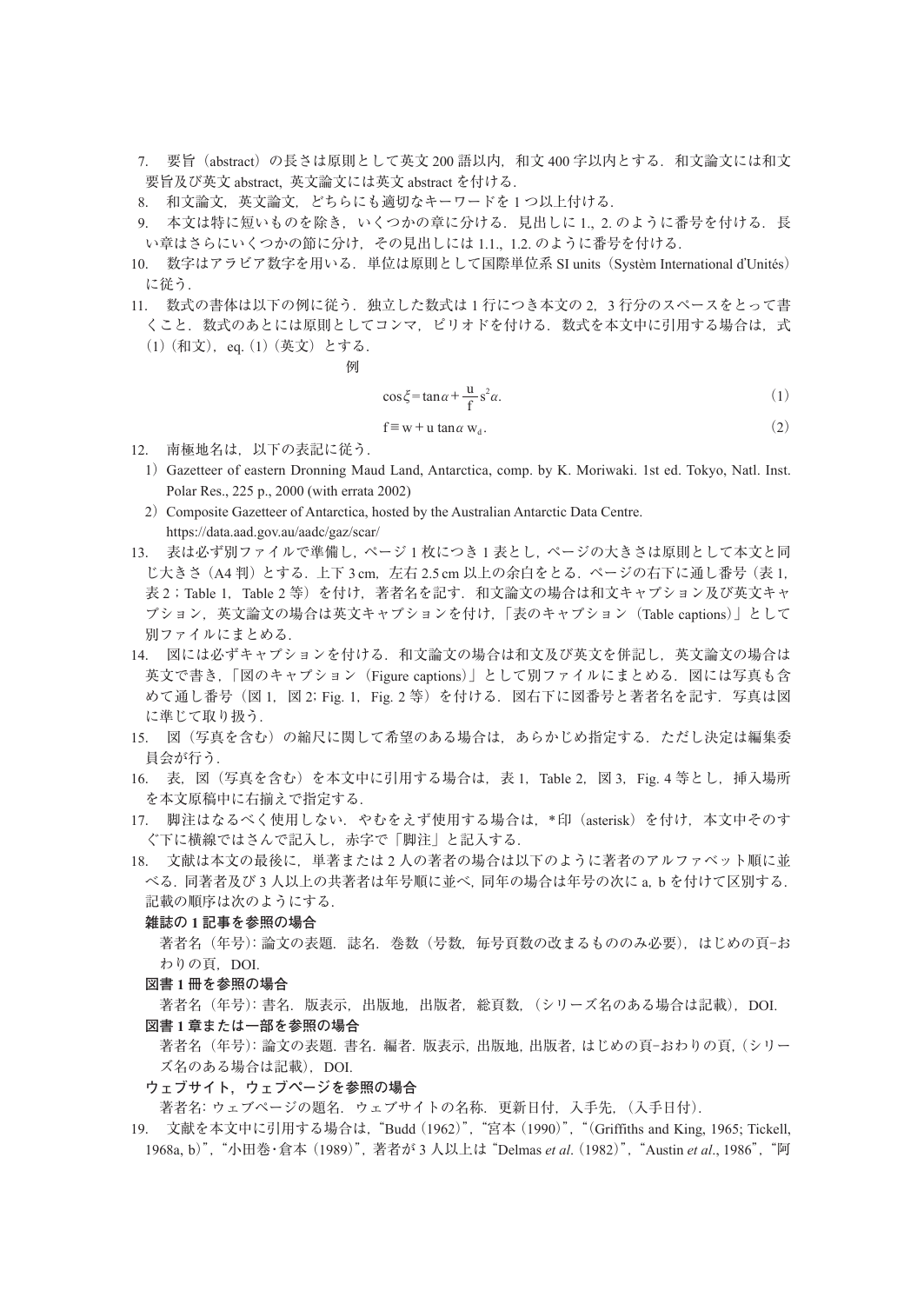部ほか(1993)"とする.

- 20. ロシア語の文献は,キリル文字を用いず英訳を記入し(in Russian)とする.原文に英訳がない場 合はローマ字に翻字し記入する.
- 21. 和文論文を英文論文に引用する場合,英訳を記入し(in Japanese)または(in Japanese with English abstract)とする. 原文に英訳がない場合はローマ字で記入する.
- 22. 和文誌名を英文論文に引用する場合,和文誌名は原則としてローマ字で記し,英文誌名をもつも のは、必要であればカッコでつつんでローマ字誌名の後に付記する.
- 23. 誌名の省略法はISO(International Organization for Standardization)の勧告に従う(World List of Scientific Periodicals, London, Butterworths や Bibliographic Guide for Editors and Authors, Washington, D.C., American Chemical Society の最新版を参照). 勝手な省略をせず不明のものは全部書き出す.
- 24. 未発表論文を文献として引用することは避ける.やむをえず引用する時は,本文中に「私信」,あ るいは"private communication"または"personal communication"として入れる.
- 正中にわかれば入れる.掲載が未定の場合,引用を避ける.やむをえず引用する場合は,(投稿中) (submitted to)とする. 25. 雑誌へ投稿中の論文の引用は, 掲載が決定している場合は (印刷中) (in press) とし, ページは校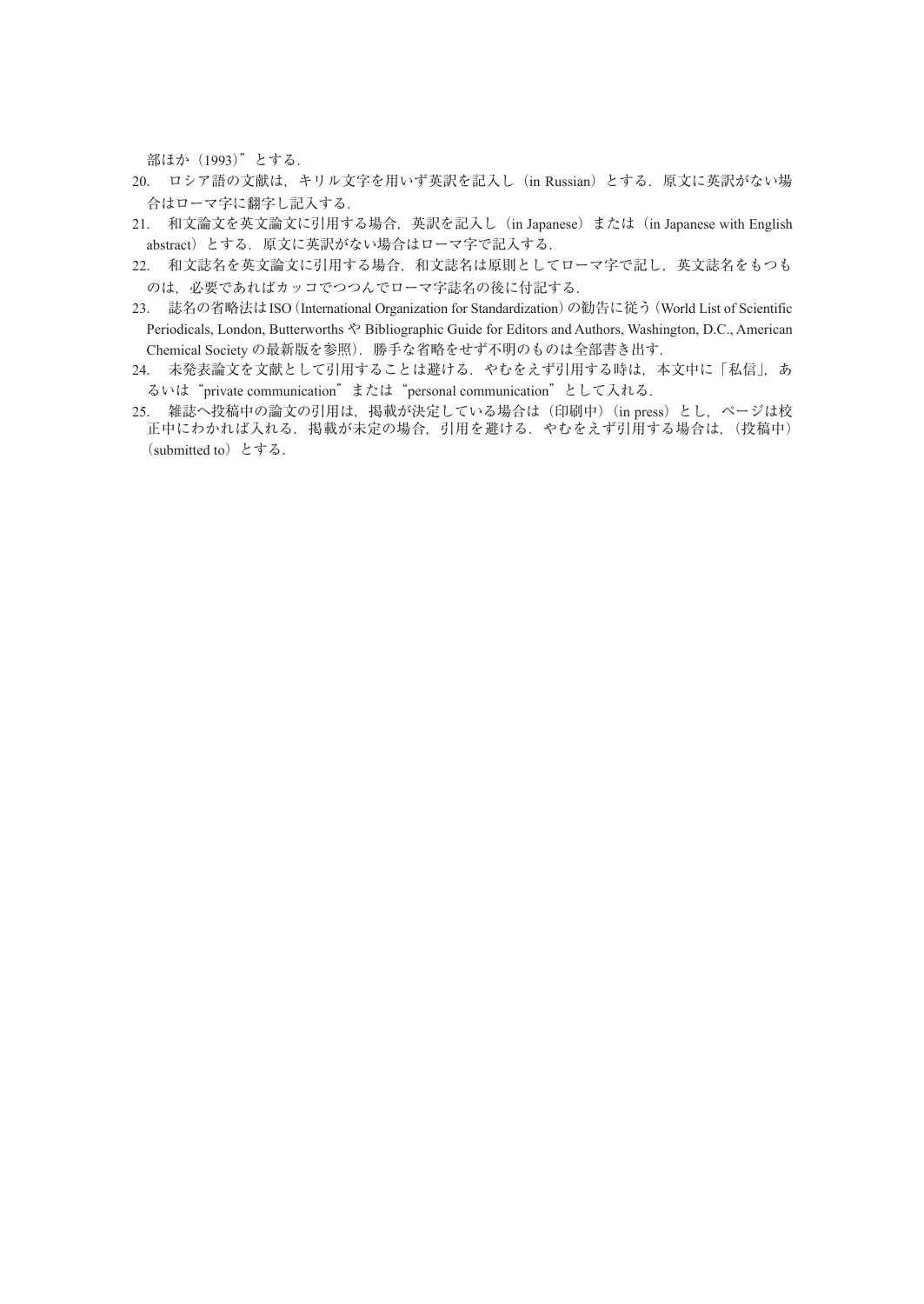#### **NOTE TO CONTRIBUTORS**

#### **Submission requirements**

1. This journal is primarily for rapid publication of observations by the Japanese Antarctic Research Expedition, findings from research using data and samples obtained from the Japanese Antarctic Research Project, and findings from research relating to the Japanese Antarctic Research Project. It also publishes scientific research findings and official reports relating to the polar regions in general, including the Arctic. We welcome contributions not just from researchers but also from technologists involved in polar science or the Japanese Antarctic Research Expedition.

2. There are four types of submission. When submitting a manuscript, please designate one of these types.

## **a. Scientific paper**

Research findings that are likely to contribute to the advance of polar science.

## **b. Scientific note**

Preliminary research reports, new ideas, proposals, questions, case studies, *etc*. that are deemed worthy of being placed on record.

#### **c. Review article**

Summary of previous studies and discussion of trends in research on a particular topic in polar science.

## **d. Report**

Selected reports on observations of the Japanese Antarctic Research Expedition, reports on the Japanese Antarctic Research Project and research projects in the Arctic, and reports on symposiums and meetings concerned with polar science that are deemed worthy of being placed on record.

3. The submitting author(s) should submit a manuscript prepared in accordance with the submission guidelines to the office of the editorial committee through the online submission system. The date of receipt is the date that the submission is completed.

4. When the submission is received, the author may be offered advice and guidance on the paper type, paper structure, problems with language, *etc*. by the editorial committee, which includes researchers in various fields of study (space and upper atmospheric sciences, meteorology and glaciology, geoscience, bioscience, and polar engineering). Acceptance or rejection of manuscripts for publication and the order of publication are decided by the editorial committee.

5. After the submission is received, it is peer-reviewed and proofread by two referees in the case of a scientific paper, scientific note, or review article, or by one referee in the case of a report. After the peer review, a final manuscript revised according to the peer review and proofreading should be resubmitted to the office through the online submission system.

6. The author is responsible for checking the first proof. Subsequent checks and copyediting will be carried out by the journal office. If it is known beforehand that the author will not be available, measures should be taken to avoid a delay in proofreading.

7. The copyright of published papers *etc*. belongs to our Institutions: Research Organization of Information and Systems, National Institute of Polar research.

8. Papers will be published with open access. Ref:Open access https://www.budapestopenaccessinitiative.org

### **Technical details**

## *Language*

The official languages of Antarctic Record are Japanese and English.

### *Preparation of the text*

(a) The manuscript should preferably be prepared on a word processor and printed with double spacing and wide margins and include an abstract of not more than 200 words.

(b) Authors should use S.I. units.

(c) The title page should include the name(s) of the author(s), their affiliations and addresses. In cases of more